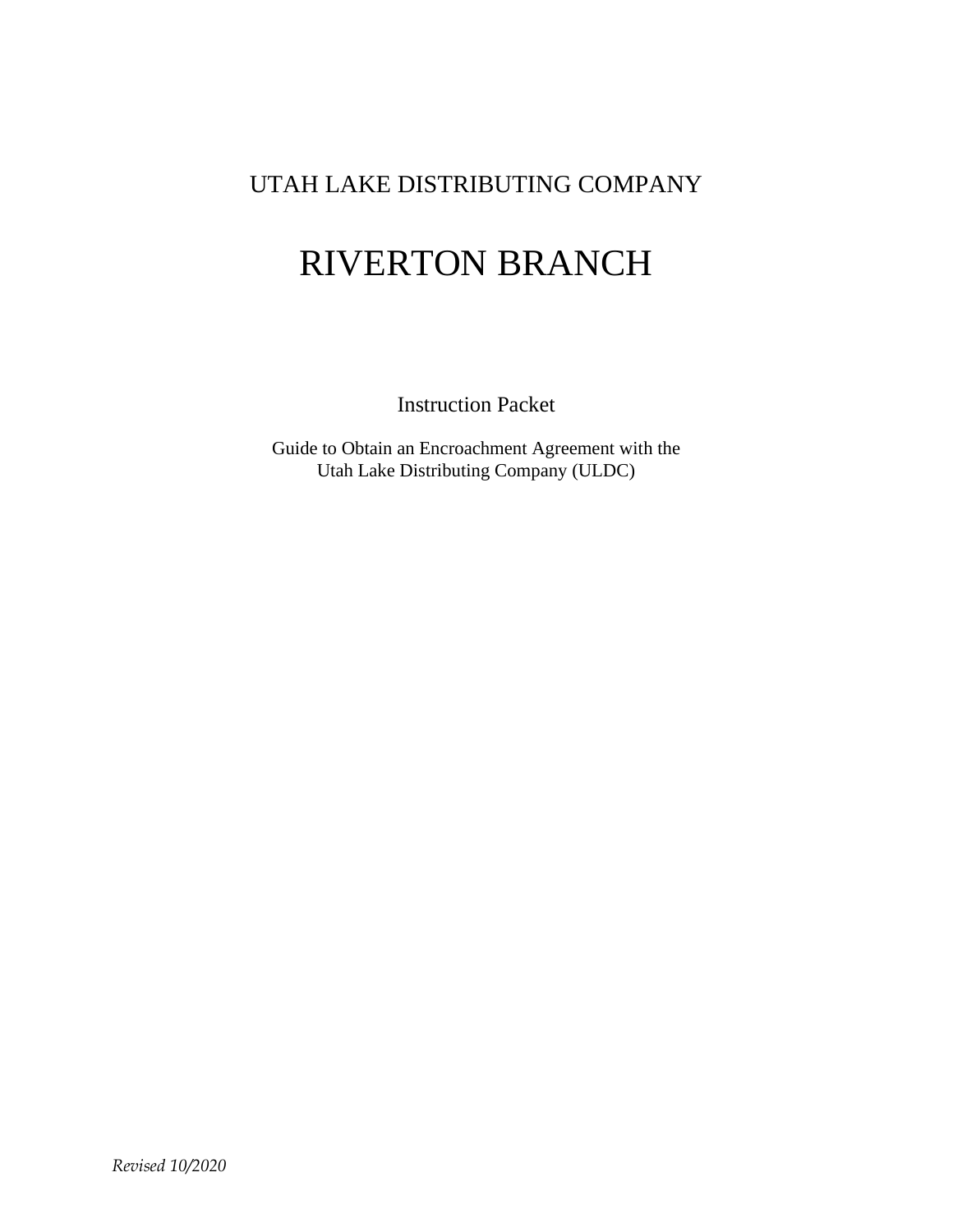#### **Riverton Branch**

The Utah Lake Distributing Company (ULDC) Riverton Branch begins near and below Camp Williams Military Base and flows north, eventually terminating at approximately 7000 South in the city of West Jordan, Utah.

This packet is intended to assist Applicants in working with ULDC. All entities or persons proposing projects within the ULDC corridor or affecting ULDC facilities must obtain permission from ULDC prior to performing work.

This permission is usually granted with an encroachment agreement. In an encroachment agreement, ULDC grants permission for the Applicant to encroach on its real property interests. In most instances, ULDC owns the canal corridor in fee. In some limited locations, ULDC holds a deeded easement or a prescriptive easement for the canal corridor. An encroachment agreement is (1) a license, (2) a conditioned right to encroach upon ULDC lands, and (3) a collection of contractual rights and responsibilities. It is **not** an easement or other real property interest. An encroachment agreement, or other agreement, must be signed **before** the site preparation or construction begins.

Franson Civil Engineers (Franson Civil) is the engineer for ULDC. Neither ULDC nor Franson Civil are responsible for design or construction of encroaching project facilities. ULDC and FCE review project designs and applications in a brief fashion for the purposes of protecting the operation and maintenance of the ULDC facilities only. ULDC duties regarding an encroachment run only to its shareholders. Franson Civil's duties run only to ULDC. Once an encroachment agreement is executed, limited field review may be provided by Franson Civil to observe that construction appears to be in accordance with the design drawings and the encroachment agreement. The person or entity constructing an encroaching project, and their project engineers and contractors, maintain all responsibility for design and construction. No review or approval waives or modifies any encroachment agreement terms or gives ULDC or Franson Civil any responsibility for design or construction, workers on site, or the public. It is the responsibility of the Applicant to provide ULDC and Franson Civil with accurate information so a reasonable determination can be made if the project will meet ULDC standards and will not adversely affect ULDC facilities.

This review process can be expedited by ensuring the first submittal to Franson Civil meets ULDC standards following careful review of the checklist that is provided in this packet. The following is a guideline of the typical steps for the application, review, and encroachment agreement process, though projects may vary:

• Franson Civil receives the **application**, **application fees**, and **drawings**. The review process will **not** begin until these items have been received. The application must be submitted with sufficient time to review the drawings, write and execute the agreement, and construct the facilities before April. Franson Civil reserves the right to decline applications or delay construction if they (or ULDC) believe the construction may interfere with delivery of water.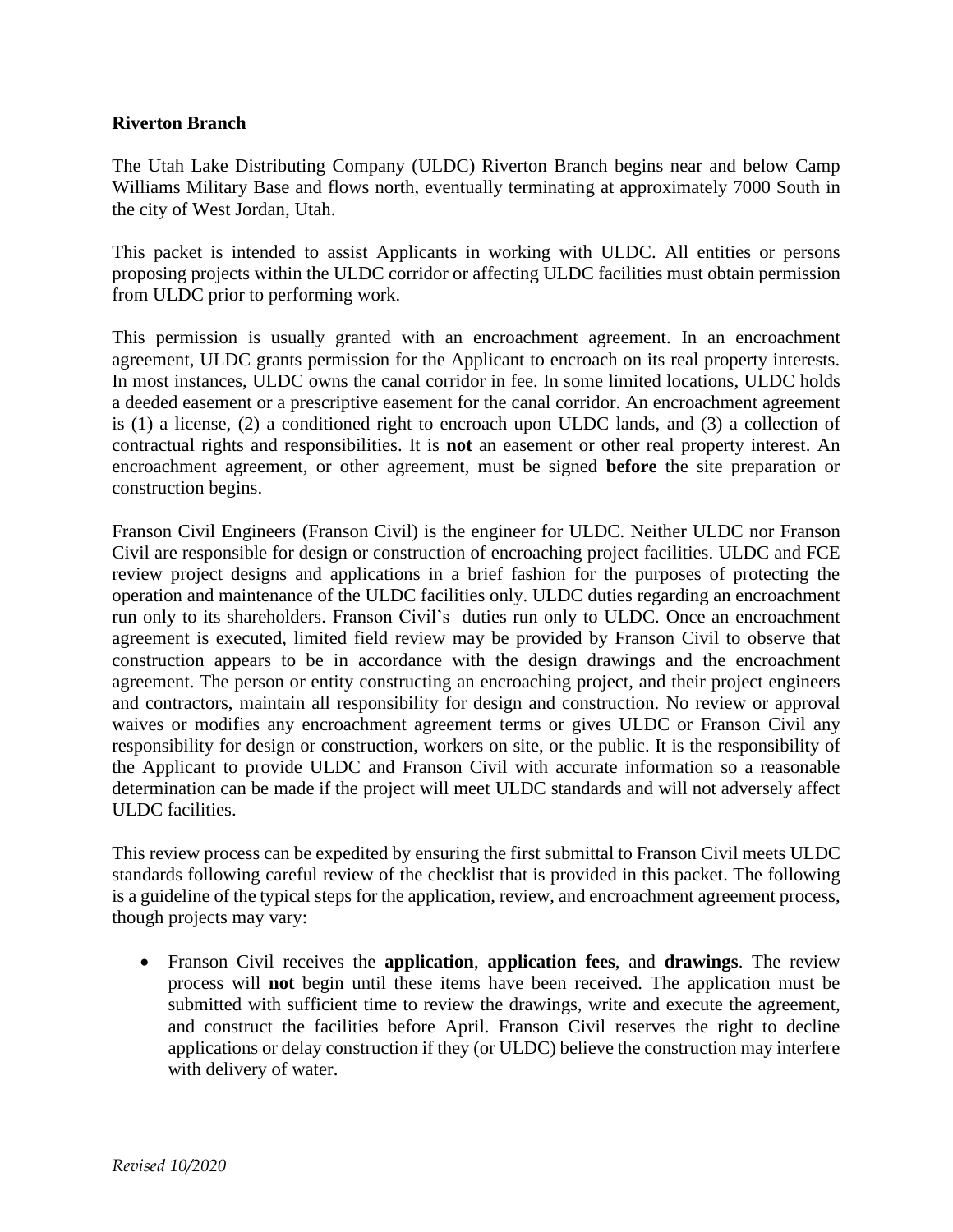- Franson Civil will **review** the drawings. A meeting will be held as needed with Franson Civil, ULDC, and the Applicant to discuss the project. A redline comment letter will be sent to the Applicant with a checklist of items that must be addressed. The reviews will repeat as explained above until all items from the checklist have been addressed and plans are to ULDC standards. This typically takes two rounds of reviewing.
- An **encroachment agreement** will be prepared between the Applicant and ULDC once all of the mentioned items above have been completed. An encroachment agreement is a legal document that details the responsibilities of the Applicant and ULDC. Three copies of the agreement will be sent to the Applicant for signature.
	- o It is the responsibility of the Applicant to procure all signatures and distribute the agreements to the ULDC president, Franson Civil, and the Applicant.
- Once the agreement has been executed by all parties, permission has been granted to the Applicant to begin the construction phase of the project, in accordance with the agreement.
- The Applicant is required to notify ULDC and Franson Civil at least 24 hours before beginning construction on ULDC facilities.
- Franson Civil and ULDC may perform limited field reviews to observe that construction appears to be in accordance with the design drawings and the encroachment agreement. It is the responsibility of the Applicant to perform adequate construction review to ensure the facilities are constructed to ULDC standards and in accordance to their design drawings attached to the encroachment agreement.
- After construction is complete, the Applicant is required to schedule a **final walkthrough** that will be attended by Franson Civil and ULDC (at its option) to identify any final items that need to be completed before construction is accepted. A **punch list** will be prepared and sent to the Applicant listing items required.

The appropriate application can be obtained at [www.fransoncivil.com/canal-applications.](http://www.fransoncivil.com/canal-applications)

Enclosed in this packet is a copy of the application for a general crossing and the installation of a turnout. Also included is a checklist to assist the Applicant's engineer in designing the plans to ULDC standards. This checklist is updated periodically, so downloading the most recent version of the packet for each new application is recommended.

Any questions regarding the application process can be directed to Kyle DeVaney at Franson Civil. The office phone number is 801-756-0309.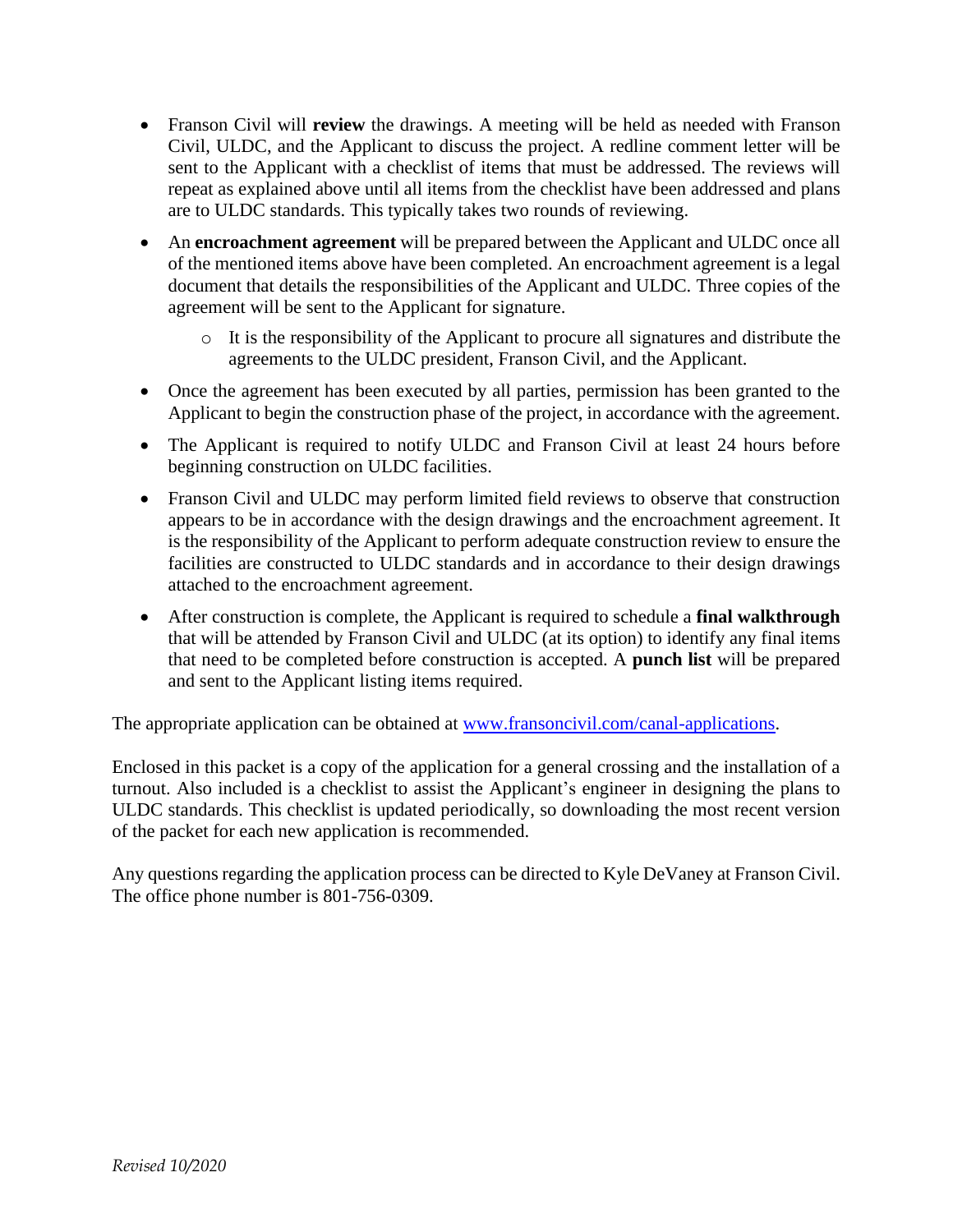#### **UTAH LAKE DISTRIBUTING COMPANY RIVERTON BRANCH**

**Application for Encroachment Agreement**

Instructions and Application for Encroachment Agreement to Construct Within or Cross Canal Right-of-Way

**\*\*Generally, the Applicant must be the governmental entity or utility that will eventually own, operate, and maintain the encroaching project facilities. One common exception is a weir for delivery of Utah Lake Distributing Company (ULDC) water to its shareholders.\*\***

1. Applicant for Encroachment Agreement (Applicant): \_\_\_\_\_\_\_\_\_\_\_\_\_\_\_\_\_\_\_\_\_\_\_\_\_\_\_

| Contact Person:                                                                 |
|---------------------------------------------------------------------------------|
|                                                                                 |
|                                                                                 |
|                                                                                 |
|                                                                                 |
|                                                                                 |
|                                                                                 |
|                                                                                 |
|                                                                                 |
|                                                                                 |
|                                                                                 |
|                                                                                 |
| Contact Person:                                                                 |
|                                                                                 |
|                                                                                 |
| 4. Brief Description of Proposed Construction (include location): _____________ |

- 5. Proposed Start and Completion Dates for Construction:
- 6. Submit one (1) printed 11x17 and one (1) digital PDF copies of plans/design drawings for the proposed construction. Plans shall be drawn to ULDC standards. A Standards Checklist has been prepared to assist engineers in designing to ULDC standards.

\_\_\_\_\_\_\_\_\_\_\_\_\_\_\_\_\_\_\_\_\_\_\_\_\_\_\_\_\_\_\_\_\_\_\_\_\_\_\_\_\_\_\_\_\_\_\_\_\_\_\_\_\_\_\_\_\_\_\_\_\_\_\_\_\_\_\_\_\_\_\_\_\_\_\_\_\_\_\_\_\_\_\_\_\_\_\_

7. Application fees are listed below. For initial submittal, the fee below will begin the review process.

| <b>Application Type</b>                     | <b>Application Fee</b> | <b>Possible Refund Amount</b>  |
|---------------------------------------------|------------------------|--------------------------------|
| Bridge or Box Culvert                       | \$8,400                | \$2,000                        |
| <b>Excavation of Canal</b>                  | \$7,300                | \$1,000                        |
| Large Bore (over 24 inches in diameter)     | \$6,500                | \$500                          |
| New Weir & Turnout                          | \$6,500                | <b>Unused Application Fees</b> |
| <b>Small Boring or Directional Drilling</b> | \$4,000                | \$500                          |
| <b>Storm Water Discharge</b>                | \$4,000                | \$500                          |
| <b>Overhead Crossing</b>                    | \$4,000                | \$2,000                        |
| Use of Existing Conduit                     | \$1,500                | \$500                          |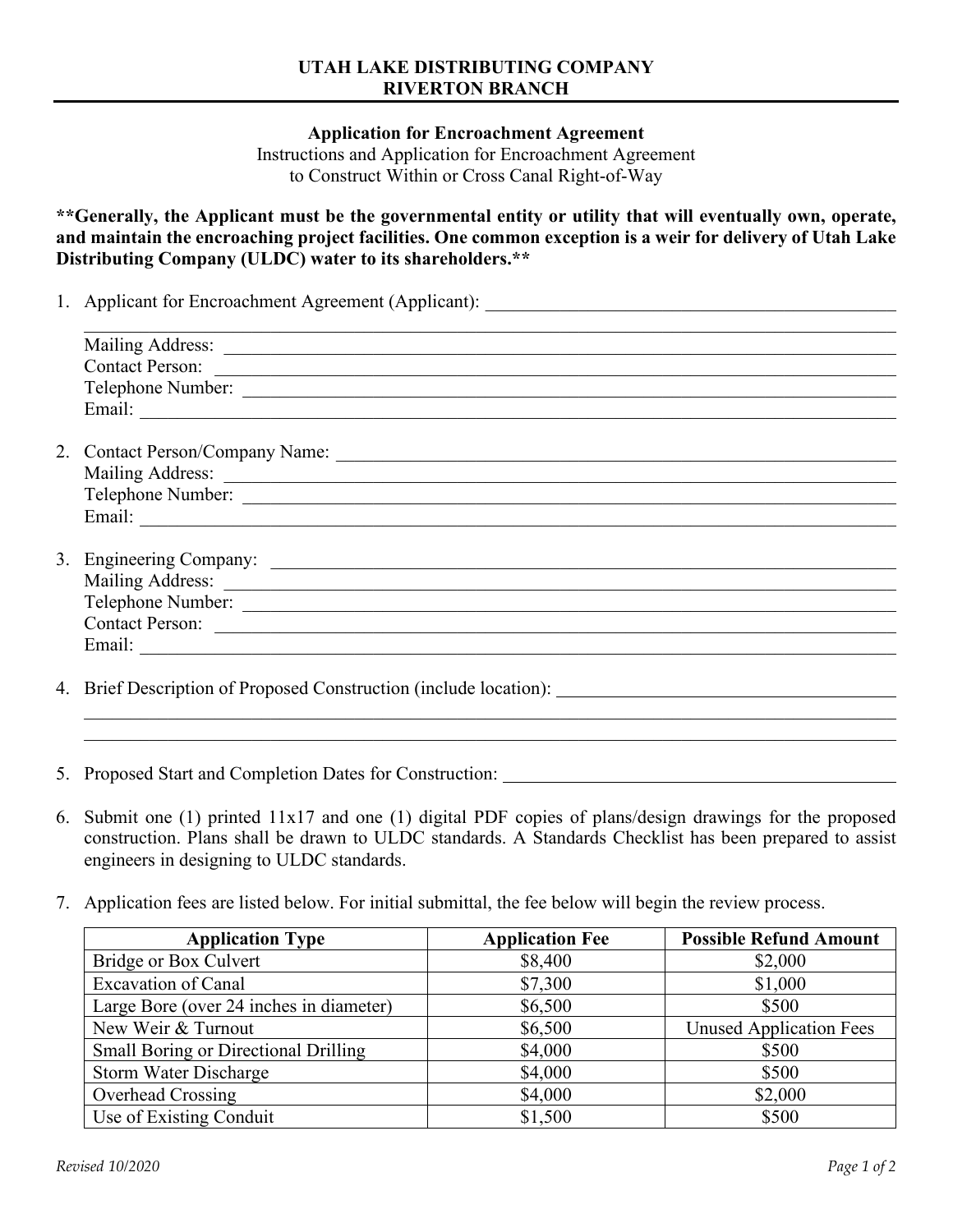ULDC will use application fees for purposes of administration, coordination, engineer review, preparation of agreements, review during construction, legal guidance, and any other expenses it incurs related to this application. If fees incurred by ULDC are greater than the application fee, the Applicant will be responsible to reimburse ULDC for the remainder of the expenses. Any refund amount shown is refundable upon satisfactory and timely completion of the project, as determined by ULDC. **Applicant must submit written request for refund at the end of the project.**

# \*\*Please make all checks payable to: **Utah Lake Distributing Company**.\*\*

8. Send application, plans, and application fee to:

Franson Civil Engineers Attn: Kyle DeVaney 1276 South 820 East, Suite 100 American Fork, UT 84003

Telephone: (801) 756-0309 kdevaney@fransoncivil.com

# *NOTE:*

- 1. Starting construction without prior written approval from ULDC may result in ULDC assessing an additional fee of \$5,000.
- 2. If application costs exceed the fees paid, the Applicant will be responsible to reimburse ULDC within 30 days following receipt of an invoice.
- 3. The review process will not begin until the application fee is paid.
- 4. This application is valid for 6 months from the date it is submitted. The encroachment agreement must be signed within this 6-month period. Once the encroachment agreement is signed, the Applicant has 12 months to complete work of irrigation company facilities. A new application and fee must be submitted if these time frames are not met.
- 5. Other permits (i.e. city, county, etc.) are the responsibility of the Applicant.

# **Neither Franson Civil nor ULDC will have any responsibility for design or construction of the facilities related to this application.**

I have read, understand, and agree to the terms of this application.

Signature of Applicant Printed Date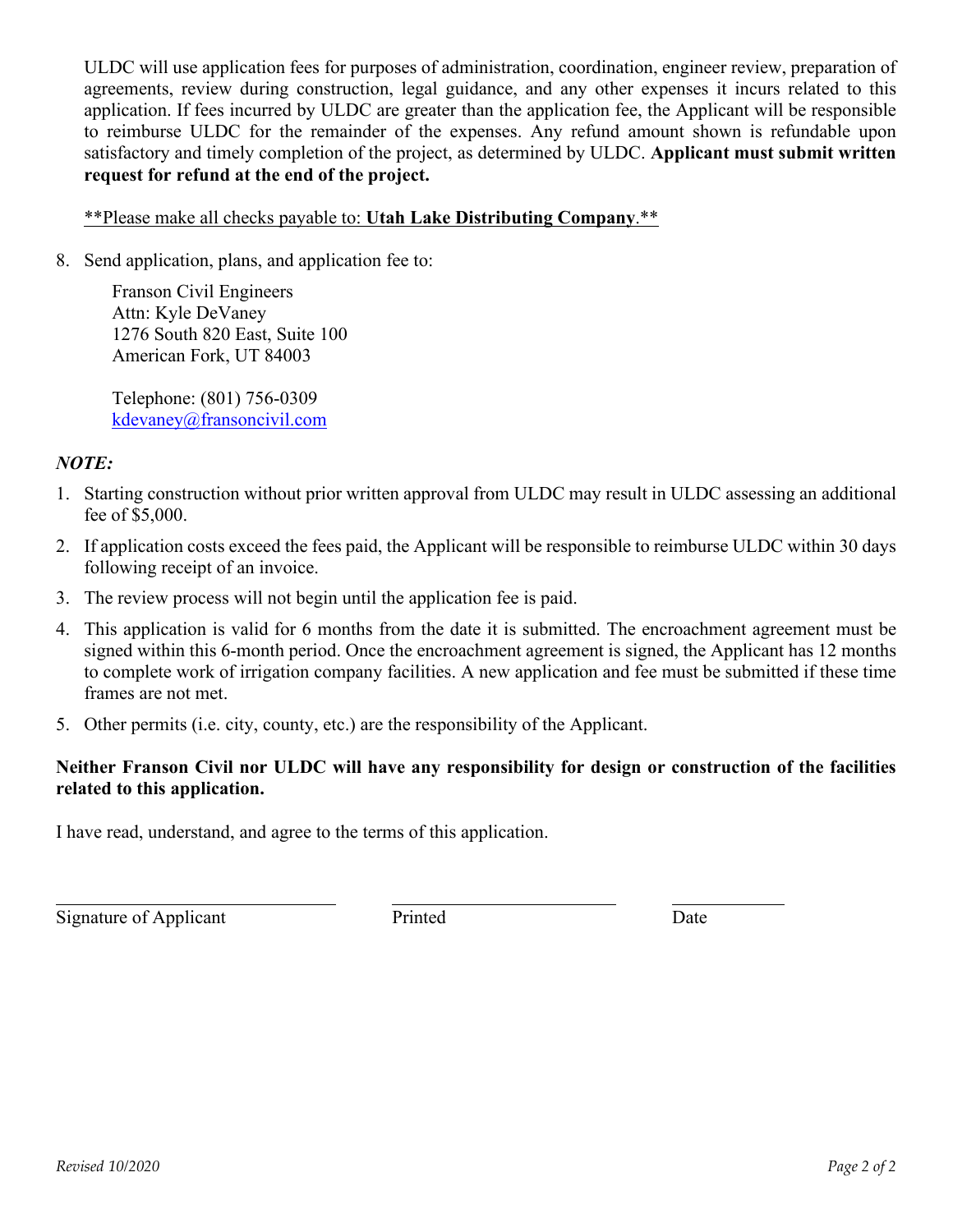# **APPLICATION FOR TURNOUT/WEIR**

This document must be completed in conjunction with the Application for Encroachment Agreement when modifying or constructing a turnout and/or weir within the ULDC Corridor.

## **NEW TURNOUT/WEIR**

1. Number of Shares Being Moved to Proposed Turnout/Weir: Owner(s) of Shares:

Certificate Number(s): Letter and the contract of the contract of the contract of the contract of the contract of the contract of the contract of the contract of the contract of the contract of the contract of the contract

# **MODIFYING EXISTING TURNOUT/WEIR**

Number of Shares Remaining in Existing Turnout/Weir: Owner(s) with Remaining Shares in Existing Turnout/Weir:

Certificate Number(s):

# **SIGNATURE REQUIRED**

**The Applicant(s) acknowledge that no refund will be given if the work is not completed to the satisfaction of ULDC. Also, irrigation share(s) listed above are subject to additional assessments if the work is not completed to the satisfaction of ULDC.**

(Signature)

(Title)

(Date)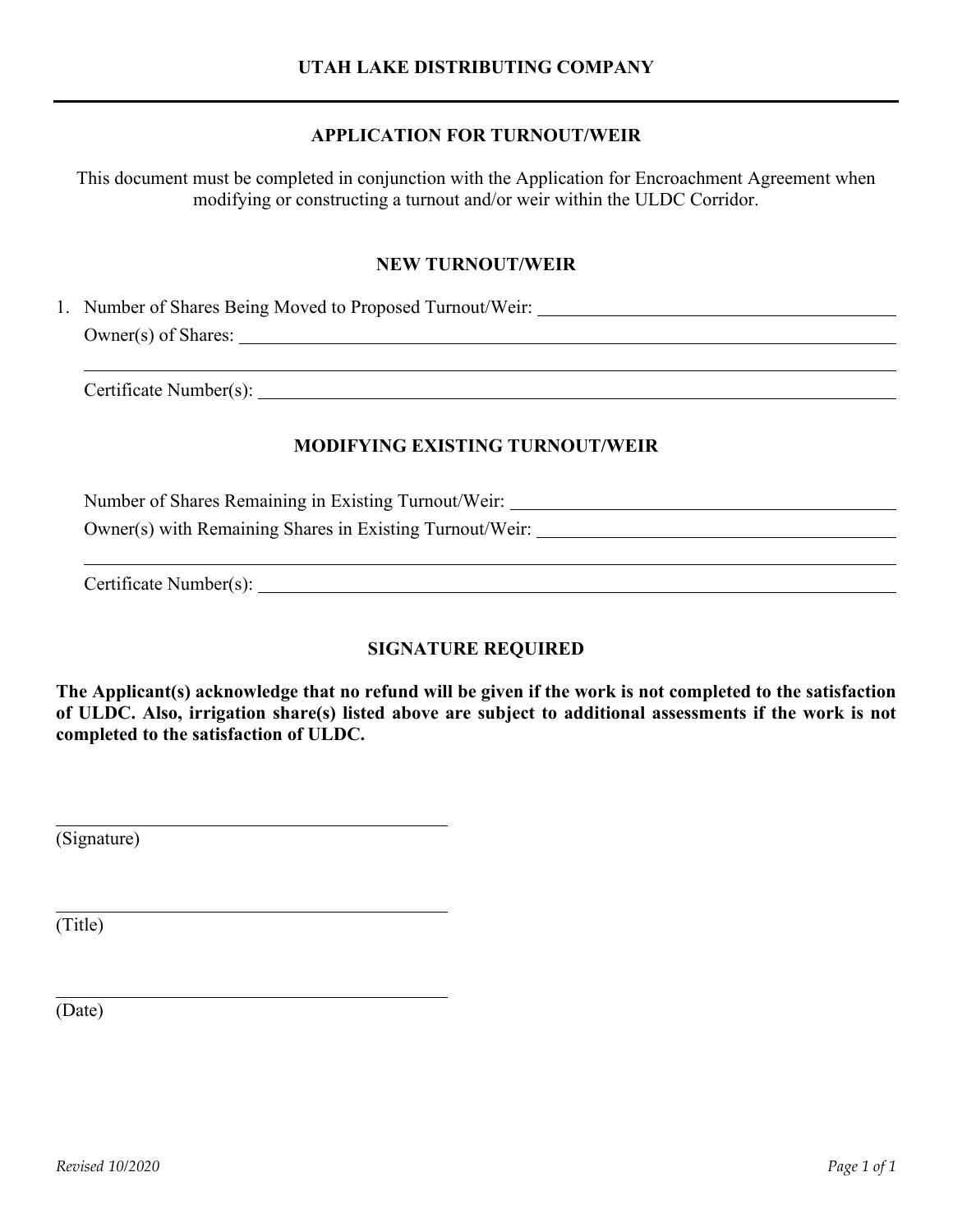# **UTAH LAKE DISTRIBUTING COMPANY STANDARDS CHECKLIST RIVERTON BRANCH**

This checklist is intended to assist engineers in designing projects to Utah Lake Distributing Company (ULDC) standards. All projects seeking acceptance by ULDC must be designed to these standards. When used correctly, this checklist will expedite the review and encroachment agreement process. Not all items on this checklist will be applicable to every project.

Neither ULDC nor Franson Civil Engineers (Franson Civil) will have responsibility for design, construction, or maintenance of the Applicant's facilities. It is the responsibility of the Applicant and its engineer to design the project to ULDC standards. No approval or acquiescence by ULDC or Franson Civil will operate as a waiver or modification of ULDC standards.

In most instances, the Applicant will install, operate, maintain, inspect, repair, and replace the facilities that are constructed through the application process with no interruption of ULDC delivery of water or operation, maintenance, repair, or replacement of ULDC facilities.

Note: This checklist is updated when standards are amended. Checking for the latest version of this checklist at [www.fransoncivil.com/canal-applications](http://www.fransoncivil.com/canal-applications) will ensure the most up-to-date information. Standard drawings are also available on the website. ULDC reserves the right to make exceptions to the standards or impose other requirements, depending on the Applicant's project.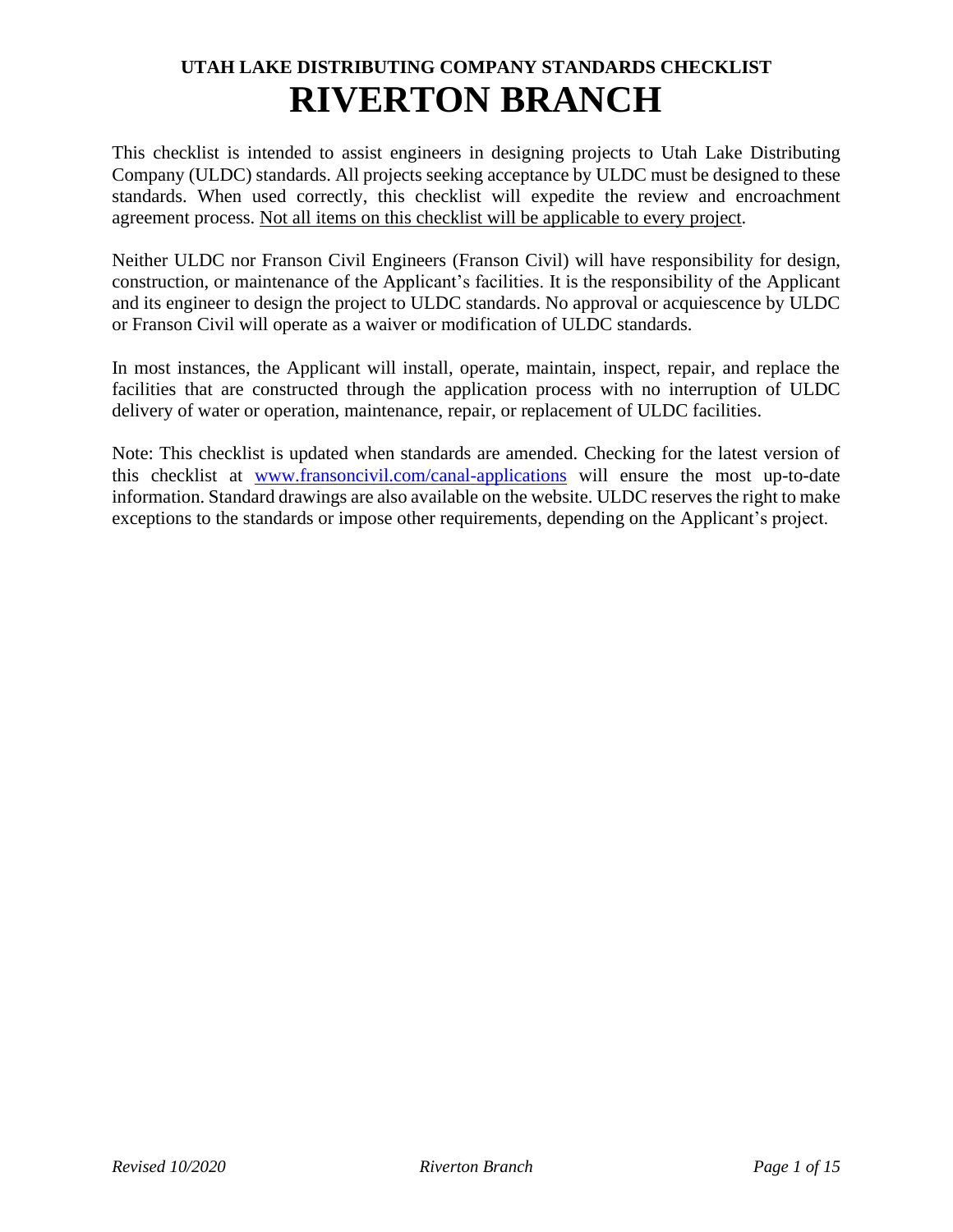#### **GENERAL INFORMATION AND REQUIREMENTS**

- $\Box$  Submit an "Application for Encroachment Agreement" and all application fees.
- $\Box$  ULDC maintains their irrigation facilities by burning weeds prior to each irrigation season and as needed. This should be considered while designing your project. ULDC only accepts concrete structures or pipes to be installed in their easement so they will not be damaged due to maintenance.
	- o ULDC requests that the types of fencing installed adjacent to their property be fire-resistant. During maintenance of the canals it is possible that open flames will border the canal easement.
- $\Box$  Pipes, conduits, or other similar facilities are not allowed to be installed over the canal channel. Irrigation boxes, trees, or other facilities are not allowed to be installed in ULDC corridors. Turnouts, overhead power lines, etc. can be exceptions.
- $\Box$  All drawings must be stamped, signed, and dated by a licensed professional engineer. This can be completed after the project meets ULDC standards and is ready for the encroachment agreement.
- $\Box$  Before submitting drawings to Franson Civil for review, please verify that all notes, references, and labels are correct and accurate.
- $\Box$  Neither ULDC nor Franson Civil can verify the locations of underground facilities. Blue Stakes should always be called before digging (1-800-662-4111).

#### **ALL SUBMITTALS SHALL:**

- $\Box$  Show the plan and profile view of the proposed facilities.
- $\Box$  Show all existing facilities in and around the project (i.e. canal O&M road, turnouts, pipes, box culverts, pipe outlets, etc.).
- $\Box$  Provide the location map, and if applicable, the plat map.
- $\square$  Show the ULDC canal corridor on the drawings, which is generally 16.5 feet on the uphill side and 33 feet on the downhill side, measured from the center of the canal (Standard Easement).
	- o Applicant is responsible for checking surrounding property and labeling ULDC corridor as owned by ULDC or as an easement. If the land is owned, the actual ownership boundaries should be shown.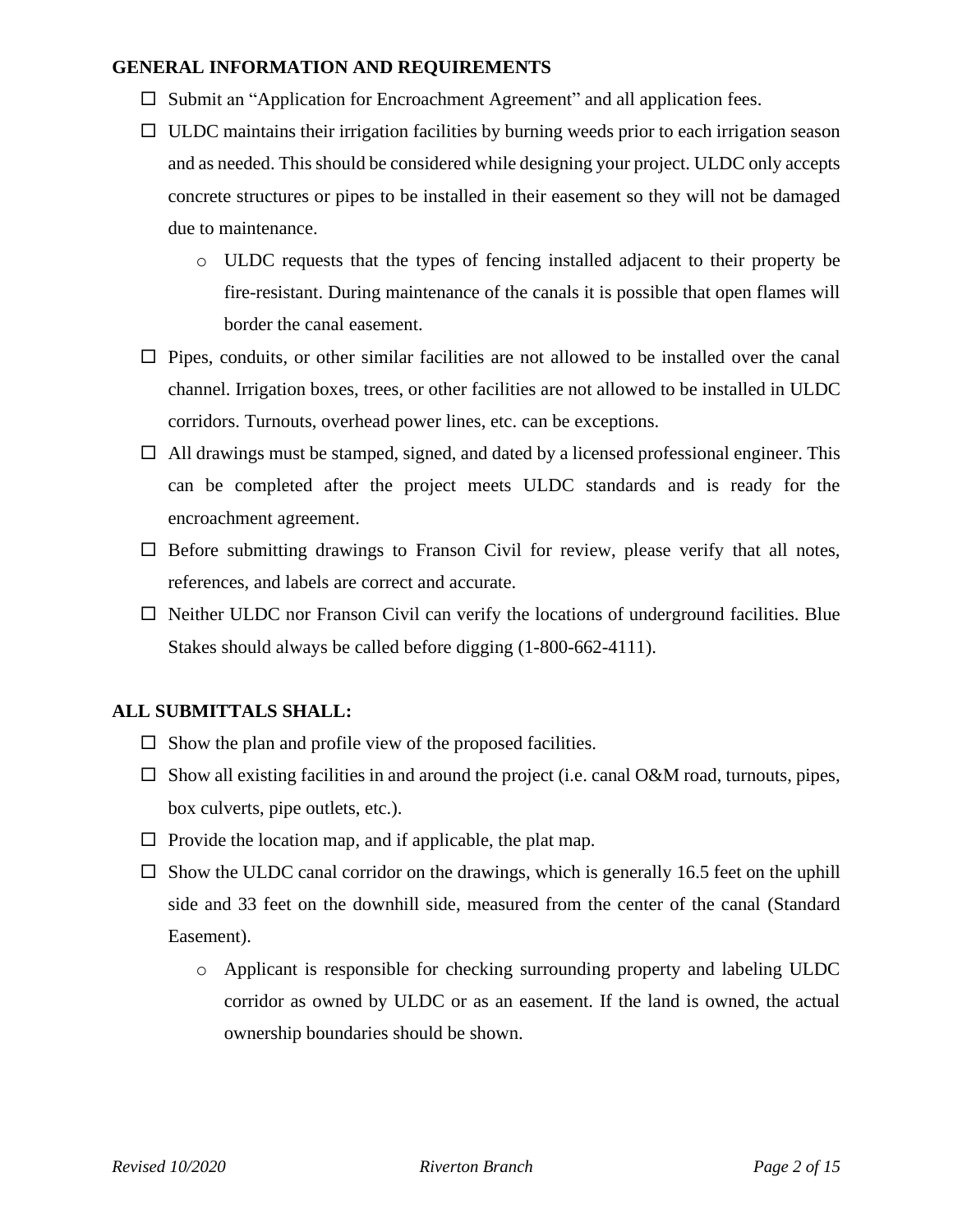$\Box$  Provide proposed dates for start and completion of construction. The start date should reflect adequate time to complete the application process and secure an encroachment agreement.

# **ADD THE FOLLOWING TO PLANS UNDER HEADING "ULDC CANAL NOTES"**

- $\Box$  Notification must be given at least 24 hours prior to the beginning of construction work and re-notification of re-commencement of work following any cessation of work for more than 4 (four) days. Call Kyle DeVaney and the canal water master. Failure to do so may result in a \$5,000 fine.
- $\Box$  Contact information for Franson Civil and ULDC:
	- o Kyle DeVaney, P.E., Franson Civil Engineers, 801-756-0309
	- o Vince Hogge, P.E., Franson Civil Engineers, 801-756-0309
	- o Scott Holbrook, Vice President, Utah Lake Distributing Company, 801-376-3566
	- o Brent Michaelsen, Water Master, ULDC Riverton Canal, 801-673-1568
- $\Box$  Any changes in design drawings after the encroachment agreement has been executed must be reviewed and accepted by Franson Civil and ULDC.
- $\Box$  Work cannot interfere with delivery of water. Construction within canal corridors that impacts the canal or operation & maintenance road (O&M road) must be completed between October 15 and April 1.
- $\Box$  All construction within the canal corridor must be completed to ULDC standards.
- $\Box$  If disturbed, the canal O&M road shall be reinstalled following construction. O&M road must be available for use by canal personnel no later than April 1.
	- o The O&M road shall be graded at a 2% slope away from the canal.
	- o After placing and compacting native material, place a minimum of two inches of compacted roadbase on road surface. Compaction shall be 92% modified Proctor density.
- $\square$  Stormwater runoff enters the canal during storm events or at other unexpected times. It is the responsibility of the Contractor to protect the work site. Any damage to the canal corridor caused by construction activities will be the responsibility of the Contractor.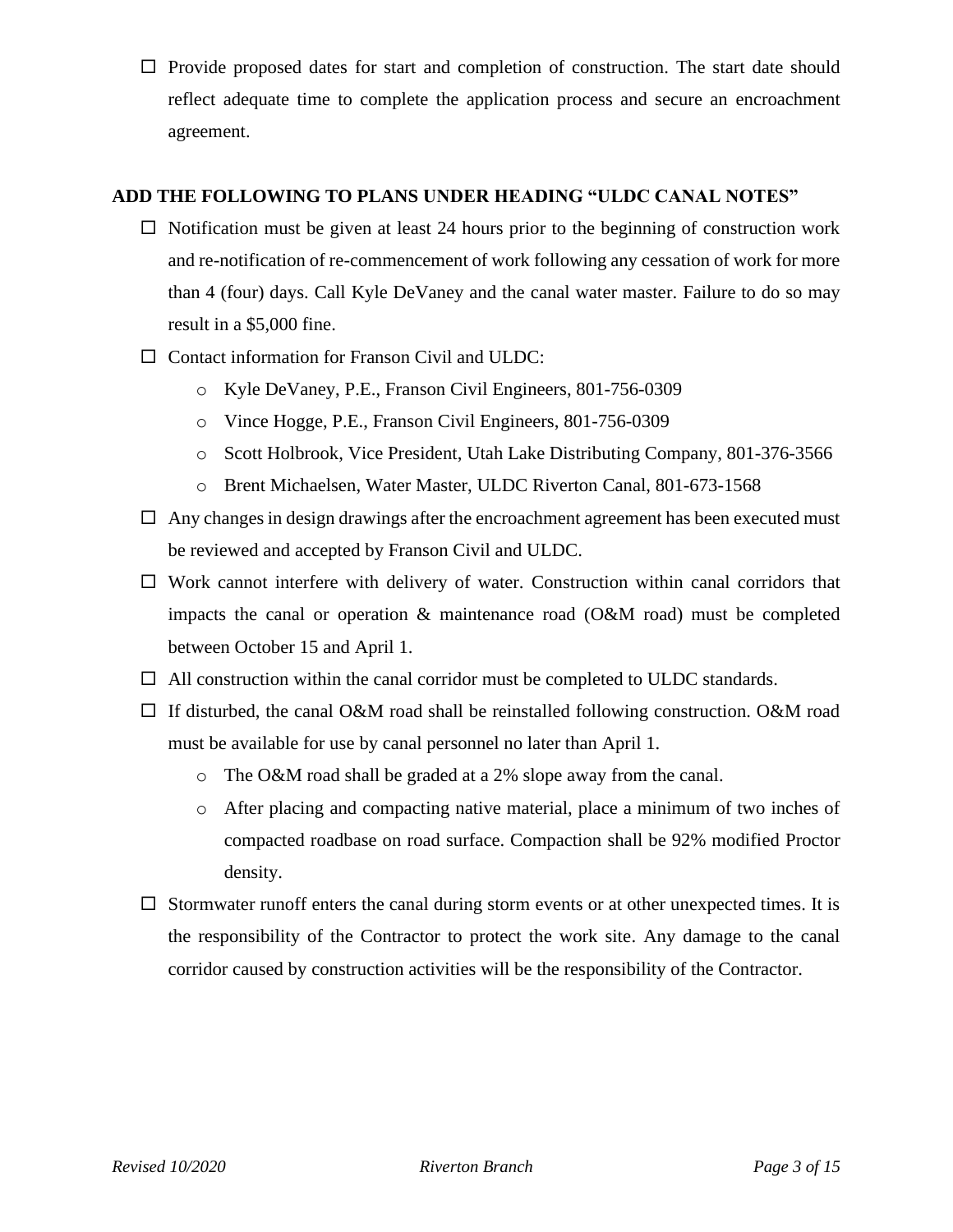#### **BORING**

For the purpose of this application packet, boring refers to the installation of a casing under the canal without excavating the canal itself. Also see the "Directional Drilling/Boring" section to see if your project qualifies for that section.

- $\Box$  All facilities (utilities, pipes, etc.) installed under the canal (even under box culverts) must be encased in a steel, fusible HDPE, or fusible PVC casing. Minimum steel casing thickness can be found on the standard drawings. Minimum HDPE casing thickness shall be DR 32.5. Verification that the minimum thickness is sufficient is the responsibility of the Applicant.
- $\Box$  In locations where steel casing pipe is used, soil tests for resistivity shall be completed by the Applicant and at the Applicant's expense. Test results shall be submitted to Franson Civil. Soils with a soil resistivity (ohm cm) of 2,500 or less shall have cathodic protection with a 25-year life or have cellular concrete placed in the annular space between the carrier pipe and casing pipe.
- $\Box$  Casings must have a minimum of two feet between the top of the casing and the bottom of the box culvert or concrete-lined canal, and four feet between the top of the casing and the earthen canal bottom. In areas with sand or cobbles, this distance may need to be increased. The actual safe depth is to be determined by the Applicant's engineer.
- $\Box$  The casing shall extend outside the canal corridor.
- $\Box$  A concrete-liner on the floor and banks, extending ten feet on either side of casing is required. See standard drawing "Concrete Liner Details" for more information.
- $\Box$  Silt collects at the bottom of the canal. The installation of the concrete liner shall match the bottom of the canal and not the current silt layer.
- $\Box$  Bore pits must be located outside the canal corridor.
- $\Box$  Bore pit compaction shall be 92% modified Proctor density.
- $\Box$  Trench plugs are to be placed at each end of the casing.
- $\Box$  Trench plugs are to extend the width of trench, 12 inches above and below casing pipes, and with a thickness of 24 inches.
- $\Box$  Trench plugs shall be 10% bentonite and 90% clay mixture. At least 40% of the backfill material must pass a No. 200 U.S. standard sieve prior to adding bentonite powder. The backfill material must then be amended by adding and thoroughly mixing commercial bentonite powder with the backfill material at a ratio of one-part bentonite to nine-parts backfill material. Impermeable flowable fill is an acceptable alternative.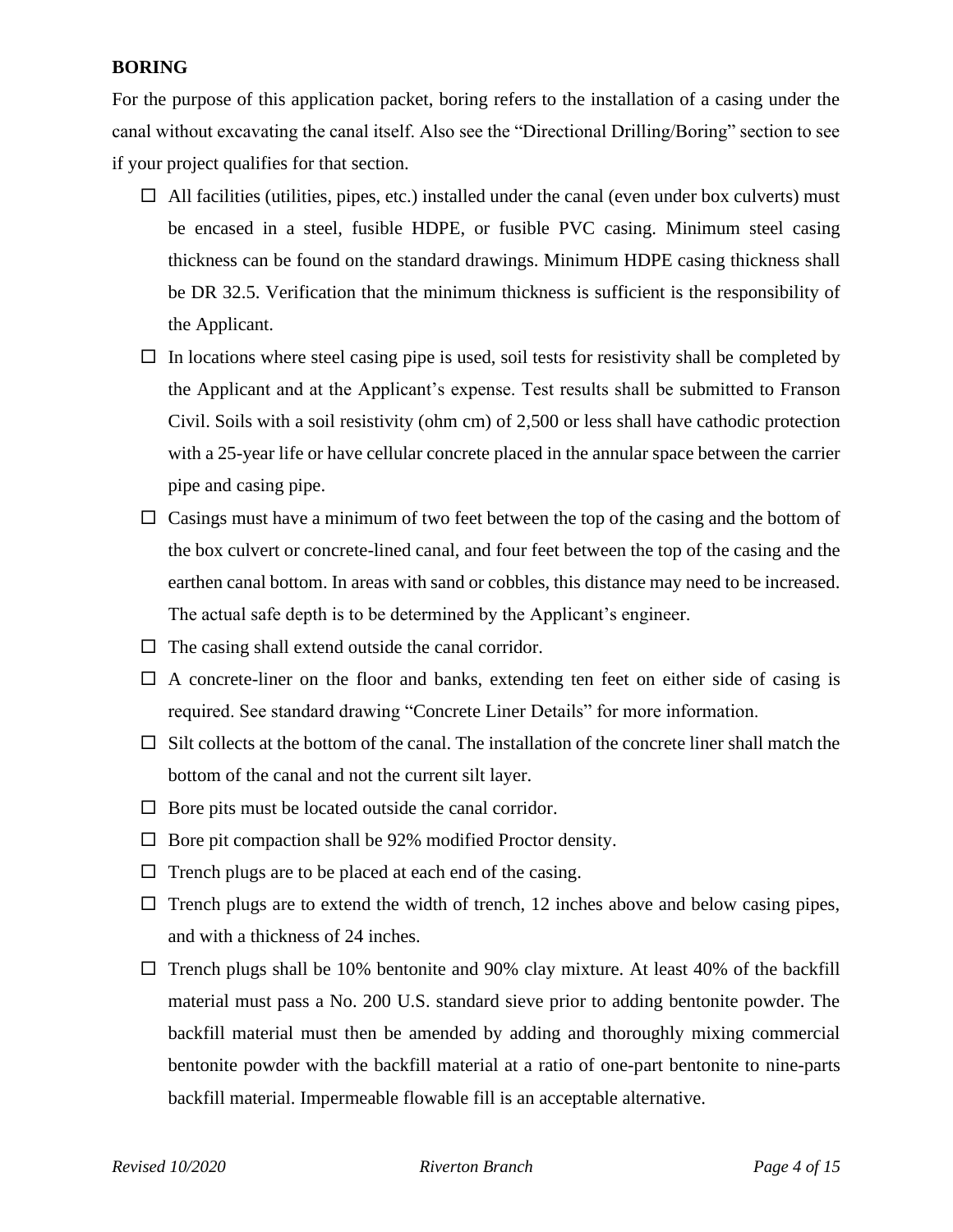- $\Box$  The carrier pipe shall have adequate casing spacers.
- $\Box$  Waterline pipes inside the casings shall have restraining joints.
- $\Box$  Adequate thrust blocks are required on all bends for DIP, PVC, or PIP waterlines.
- $\Box$  See the "Canal Boring Details" standard drawing for additional requirements.

#### Add the following notes to plans under heading "ULDC Canal Notes"

- $\Box$  Contractor to notify Kyle DeVaney of Franson Civil Engineers when trench plugs are installed. Verification of trench plug completion must be performed by Franson Civil before backfilling. Kyle can be reached at 801-756-0309.
- $\Box$  Rebar for the canal liner shall be a minimum of #4 bar at 12 inches on center.
- $\Box$  A two-foot-deep concrete cutoff wall is required on both ends of the concrete liner.

#### **DIRECTIONAL DRILLING/BORING**

For the purpose of this application packet, directional drilling refers to the installation of a smaller casing for a utility (usually under six inches in diameter) installed by directional drilling.

- $\Box$  Label the conduit material and thickness. Verification that the conduit specifications are sufficient is the responsibility of the Applicant.
- $\Box$  Conduit must have a minimum of two feet between the top of the conduit and the bottom of a box culvert or concrete-lined canal, and four feet between the top of the conduit and the earthen canal bottom. In areas with sand or cobbles, this distance may need to be increased. The actual safe depth is to be determined by the Applicant's engineer.
- $\Box$  The conduit shall extend outside the canal corridor.
- $\Box$  Bore pits must be located outside the canal corridor.
- $\Box$  Fill bore pits with a mixture of native material and 10% bentonite powder to create a seal that will prevent water from following the new conduit.
- $\Box$  Bore pit compaction shall be 92% modified Proctor density.
- $\Box$  See the "Directional Drilling Details" standard drawing for additional requirements.

#### **OCCUPYING EXISTING BLANK CONDUIT/CASING**

This section is used when an existing blank conduit is in place under the canal and the Applicant wishes to occupy the conduit. It is common for conduits to be installed at the same time as a box culvert; however, the placement of these conduits does **not** give permission for the utility to be installed in the conduit. An application, drawings, and fee need to be submitted and an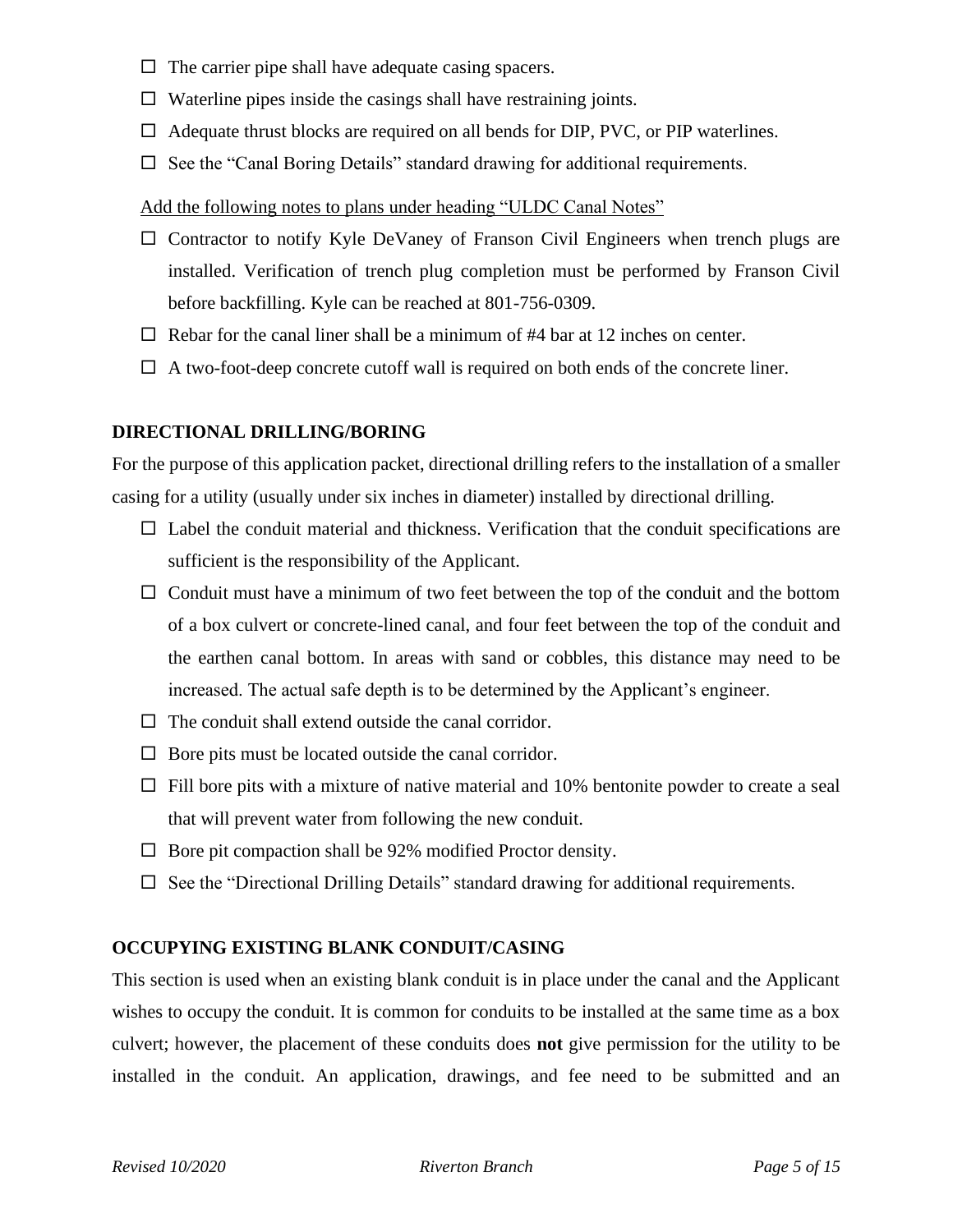encroachment agreement signed before the conduit is occupied. Drawings from the original conduit placement can be used if the Applicant can provide them.

- $\Box$  Show the plan and profile view of the existing blank conduit.
- $\Box$  Specify the existing conduit material and thickness.
- $\Box$  Show or note the details of the utility to be installed in the blank conduit.
- $\square$  Show where and how the conduit will be accessed to install the utility.
- $\Box$  Show the canal corridor.

#### **OPEN CUT OF CANAL CHANNEL**

- $\Box$  All facilities (utilities, pipes, etc.) installed under the canal must be encased in a steel, fusible HDPE solid wall, or fusible PVC casing. Minimum steel casing thickness can be found on the standard drawings. Minimum HDPE casing thickness shall be DR 32.5. Verification that the minimum thickness is sufficient is the responsibility of the Applicant.
- $\Box$  In locations where steel casing pipe is used, soil tests for resistivity shall be done and submitted to Franson Civil. Soils with a soil resistivity (ohm cm) of 2,500 or less shall have cathodic protection with a 25-year life or have cellular concrete placed in the annular space between the carrier pipe and casing pipe.
- $\Box$  Casings must have a minimum of two feet between the top of the casing and the bottom of the box culvert or concrete-lined canal, and four feet between the top of the casing and the earthen canal bottom. In areas with sand or cobbles, this distance may need to be increased. The actual safe depth is to be determined by the Applicant's engineer.
- $\Box$  The casing shall extend outside the canal corridor.
- $\Box$  Trench plugs are to be placed at each end of the casing.
- $\Box$  Trench plugs are to extend the width of trench, 12 inches above and below casing pipes, and with a thickness of 24 inches.
- $\Box$  Trench plugs shall be a 10% bentonite and 90% clay mixture. At least 40% of the backfill material must pass a No. 200 U.S. standard sieve prior to adding bentonite powder. The backfill material must then be amended by adding and thoroughly mixing commercial bentonite powder with the backfill material at a ratio of one-part bentonite to nine-parts backfill material. Impermeable flowable fill is an acceptable alternative.
- $\Box$  The carrier pipe must have adequate casing spacers.
- $\Box$  Waterline pipes inside the casings shall have restraining joints.
- $\Box$  Adequate thrust blocks are required on all bends for DIP, PVC, or PIP waterlines.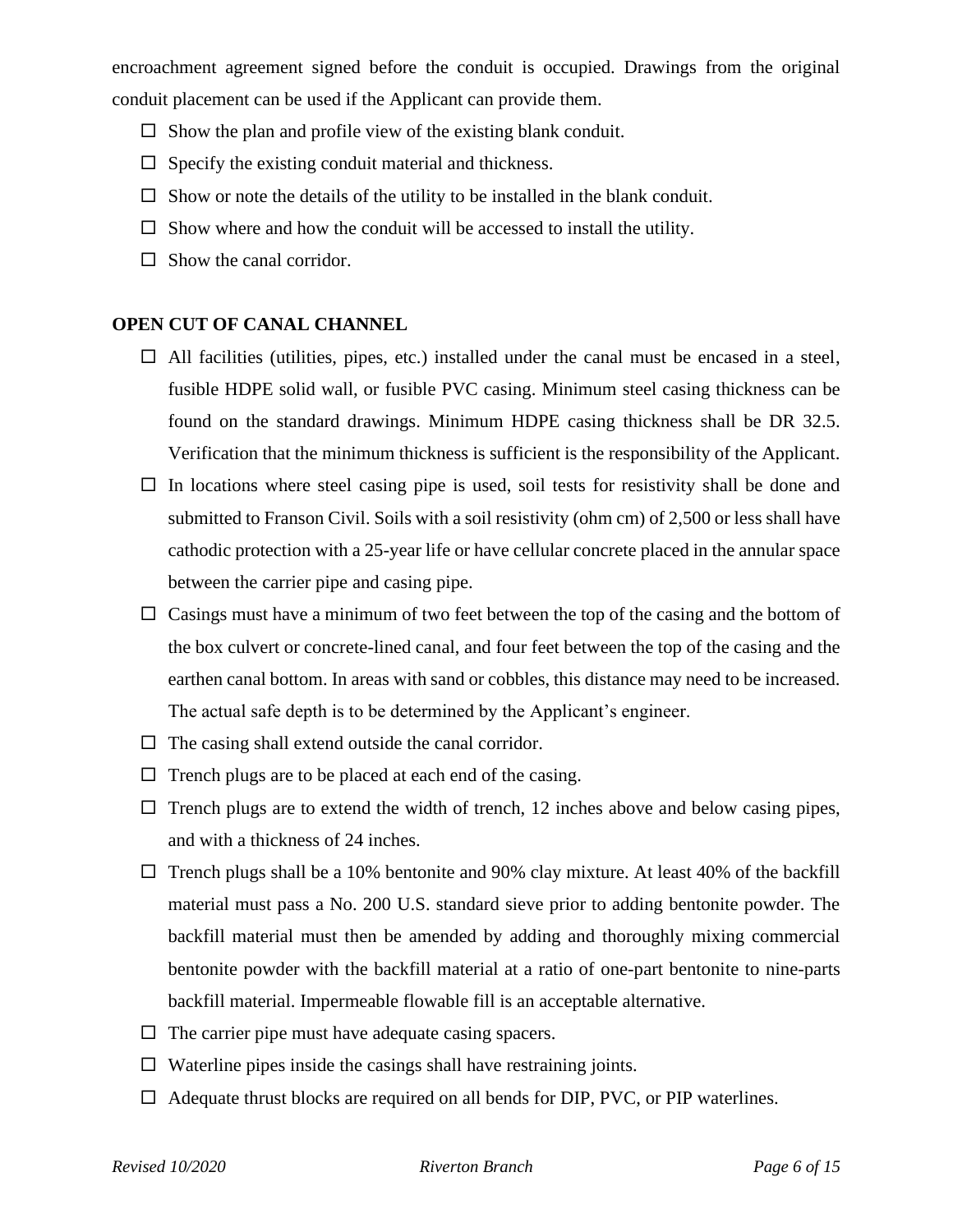- $\Box$  Bedding material must be shown, as appropriate for the design.
- $\Box$  A concrete-liner on the floor and banks, extending ten feet on either side of casing, is required. See standard drawing "Concrete Liner Details" for more information.
- $\Box$  Silt collects at the bottom of the canal. The installation of the concrete liner shall match the bottom of the canal and not the current silt layer.
- $\Box$  See the "Open-Cut Trench Cross-Section" standard drawing for additional requirements.

### Add the following notes to plans under heading "ULDC Canal Notes" if canal is earthen:

- $\Box$  The canal floor and embankment material removed for excavation (excluding under concrete liner) shall be replaced with a 12-inch minimum thickness of  $10^{-6}$  cm/sec permeability clay material, in 6-inch maximum lifts.
- $\Box$  All replaced materials shall be compacted to 92% modified Proctor density.
- $\Box$  Canal embankment shall be shaped to match the existing canal prism.
- $\Box$  Compaction test results must be submitted to Franson Civil Engineers. All failed material shall be removed and compacted to specifications. Testing must be performed by a licensed soils lab.
- $\Box$  The trench through the canal may be cut as little as  $\frac{1}{4}$  horizontal to 1 vertical.
- $\Box$  Contractor to notify Kyle DeVaney of Franson Civil Engineers when trench plugs are installed. Verification of trench plug completion must be performed by Franson Civil Engineers before backfilling. Kyle can be reached at 801-756-0309.

Add the following notes to plans under heading "ULDC Canal Notes" if canal is concretelined:

- $\Box$  The existing concrete section must be sawcut to give a clean edge for the replacement section.
- $\Box$  The trench through the canal may be cut as little as  $\frac{1}{4}$  horizontal to 1 vertical to minimize the amount of concrete liner that needs to be removed. It is the responsibility of the Contractor to verify that compaction will not be affected.
- $\Box$  Embankment material shall be compacted to a minimum of 92% modified Proctor density. Native material may be used.
- $\Box$  Compaction test results must be submitted to Franson Civil. All failed material shall be removed and compacted to specifications. Testing must be performed by a licensed soils lab.
- $\Box$  Canal embankment shall be shaped to match the existing canal prism.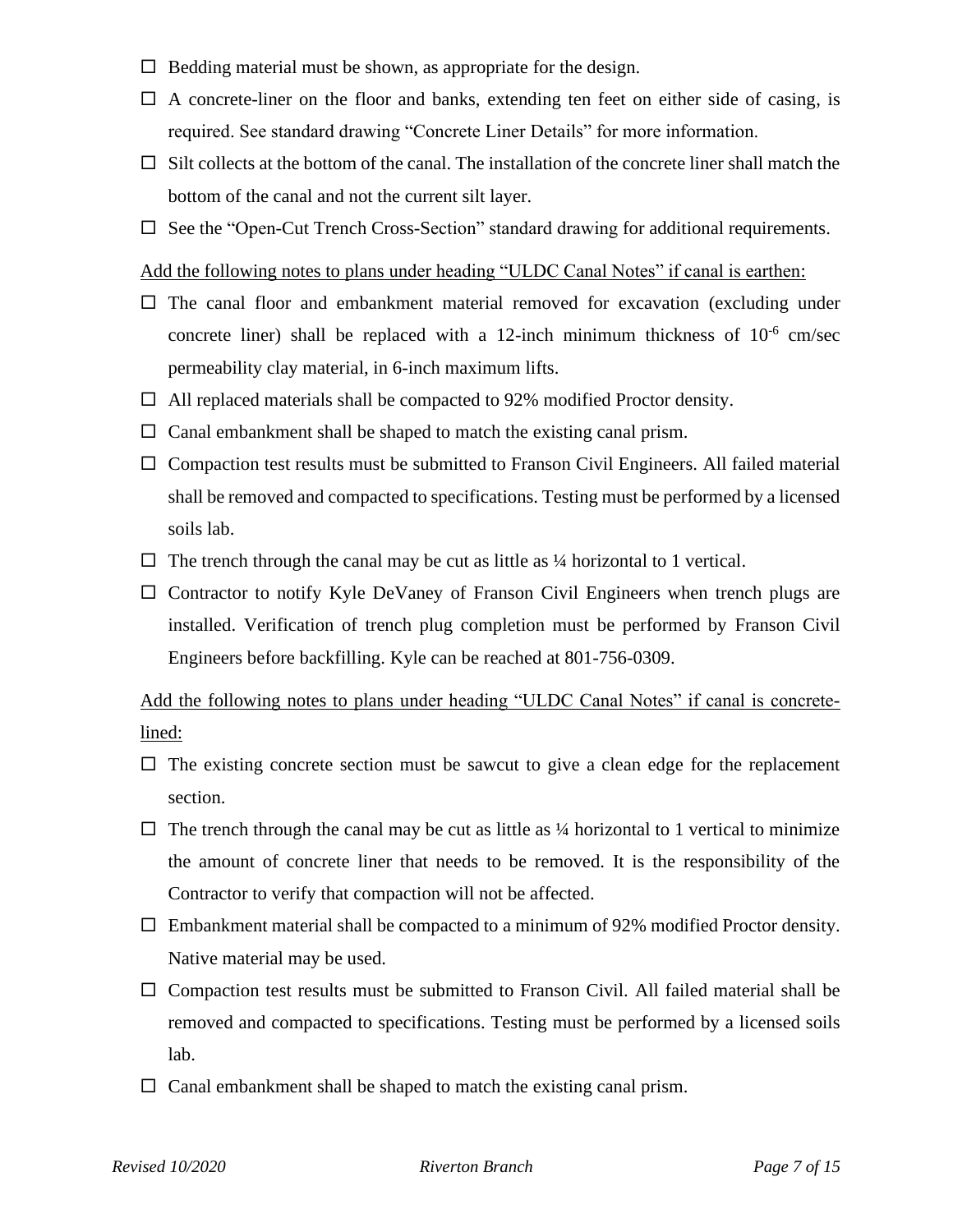- $\Box$  Rebar shall be a minimum of #4 bar at 12 inches on center.
- $\Box$  Contractor to notify Kyle DeVaney of Franson Civil Engineers when trench plugs are installed. Verification of trench plug completion must be performed by Franson Civil Engineers before backfilling. Kyle can be reached at 801-756-0309.

#### **BOX AND PIPE CULVERTS**

- $\Box$  If extending an existing box culvert, ULDC recommends that the Applicant perform a reasonable inspection of the existing culvert to make a determination of whether it should be replaced instead of extended.
- $\Box$  Applicant is responsible to verify that culvert design will not negatively impact the hydraulics of the canal, including other existing structures in the area.
- $\Box$  A plan view is required of the culvert showing the centerline of the canal, the top of banks, and the ULDC corridor boundaries.
	- o Show the elevation and location of the top of the banks, bottom of the banks, and the canal prism, as well as new structures including box culvert and wing walls.
	- o Silt collects at the bottom of the canal. The invert of the culvert is to match the bottom of the canal, not the top of the current silt layer.
- $\Box$  Trench detail is required showing bedding, backfill material, and compaction requirements.
- $\Box$  The dimensions and type of culvert must be labeled.
- $\Box$  Label the culvert with loading information and rebar details. Loading shall be determined by the Applicant.
- $\Box$  The culvert wing walls should flare at a 30 to 45-degree angle then a 90-degree angle into the canal banks, a minimum of two feet perpendicular to the canal banks. Placement of the wing walls cannot interfere with the O&M road. The top of the wing walls shall be a minimum of 12 inches above the high-water mark in the canal.
- $\Box$  Wing walls shall be tied into the canal banks in a manner that provides a smooth transition from the canal into the culvert and back out of the culvert on the outlet side.
- $\Box$  If using a precast wing wall/end section, the wing walls, apron, and cutoff wall shall be one piece.
- $\Box$  If cast-in-place concrete is placed next to pre-cast concrete, Waterstop RX, Swellstop, or an approved equivalent shall be placed to prevent seepage between the surfaces.
- $\Box$  PVC water stop, or equivalent, is required in all joints of cast-in-place concrete.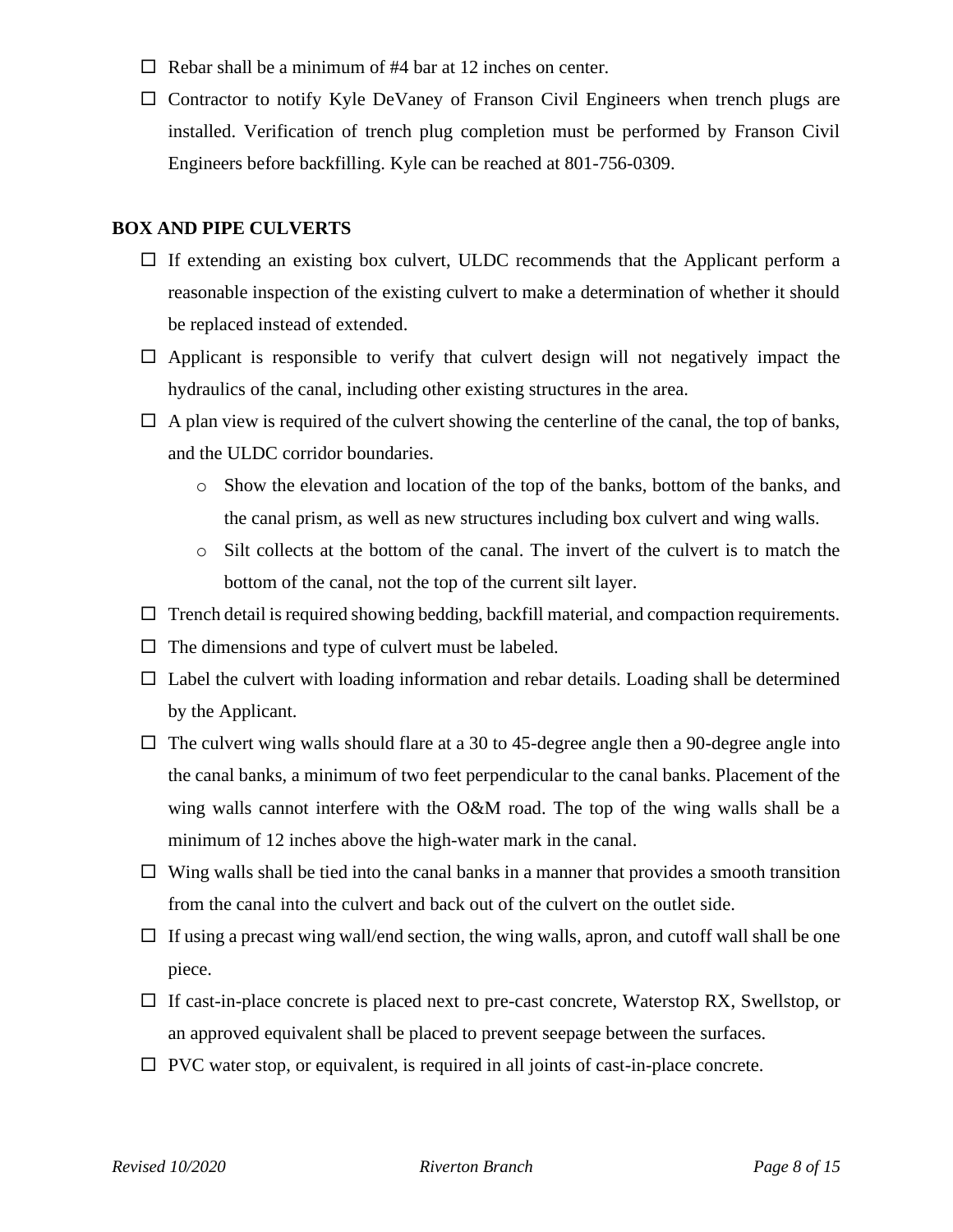- $\Box$  If extending an existing box culvert, Waterstop RX, Swellstop, or an approved equivalent shall be placed between the old culvert and the new culvert to prevent seepage. Mastic is not acceptable.
- $\Box$  A concrete apron shall be between the wing walls.
- $\Box$  Concrete cut-off walls are required on the inlet and outlet, a minimum of two feet below the bottom of the concrete slab (apron). These cutoffs are required to extend into the banks to the ends of the wing walls.
- $\Box$  The structure must be able to handle the maximum flow capacity of the canal. The Applicant is responsible for verifying maximum flows and designing appropriately. The culvert cannot cause water to backup further upstream. Neither ULDC nor Franson Civil has flow data available for the canal. The minimum culvert size is 6 feet tall by 12 feet wide. However, site conditions may determine that this dimension be altered.
- $\Box$  No riprap is allowed in the canal.
- $\Box$  State on the plans the backfill material and methods for filling and compacting around the box and wing walls. Backfill around the box culvert shall meet manufacturer's specifications for compaction and materials, or a minimum of 92% modified Proctor density.
- $\Box$  Place a minimum of 24 inches of clay material behind wing walls, compacted to a minimum of 92% modified Proctor density.
- $\Box$  All other backfill material around head walls and in open canal channel to be compacted to a minimum of 92% modified Proctor density.
- $\Box$  A 6-foot chain-link fence or 4-foot parapet wall is required on all box culverts that carry pedestrian traffic. Exceptions may occur where local ordinances note otherwise, and upon agreement by ULDC and Franson Civil.
- $\Box$  Access to canal O&M road shall be installed with curb cuts at drive approaches and thickened concrete at sidewalks.
- $\Box$  Casings under the culvert must be shown on the plan and profile view. (See "Open Cut of Canal Channel" for information on standards for casing installation.)
- $\Box$  Identify existing conduits and utilities under the canal.
- $\Box$  Identify each new conduit being placed under the canal.
	- o If the conduit owner/occupier is known, label as such.
	- o If the conduit is to remain empty, label as such.
- $\Box$  See the "Box Culvert Details" standard drawing for additional requirements.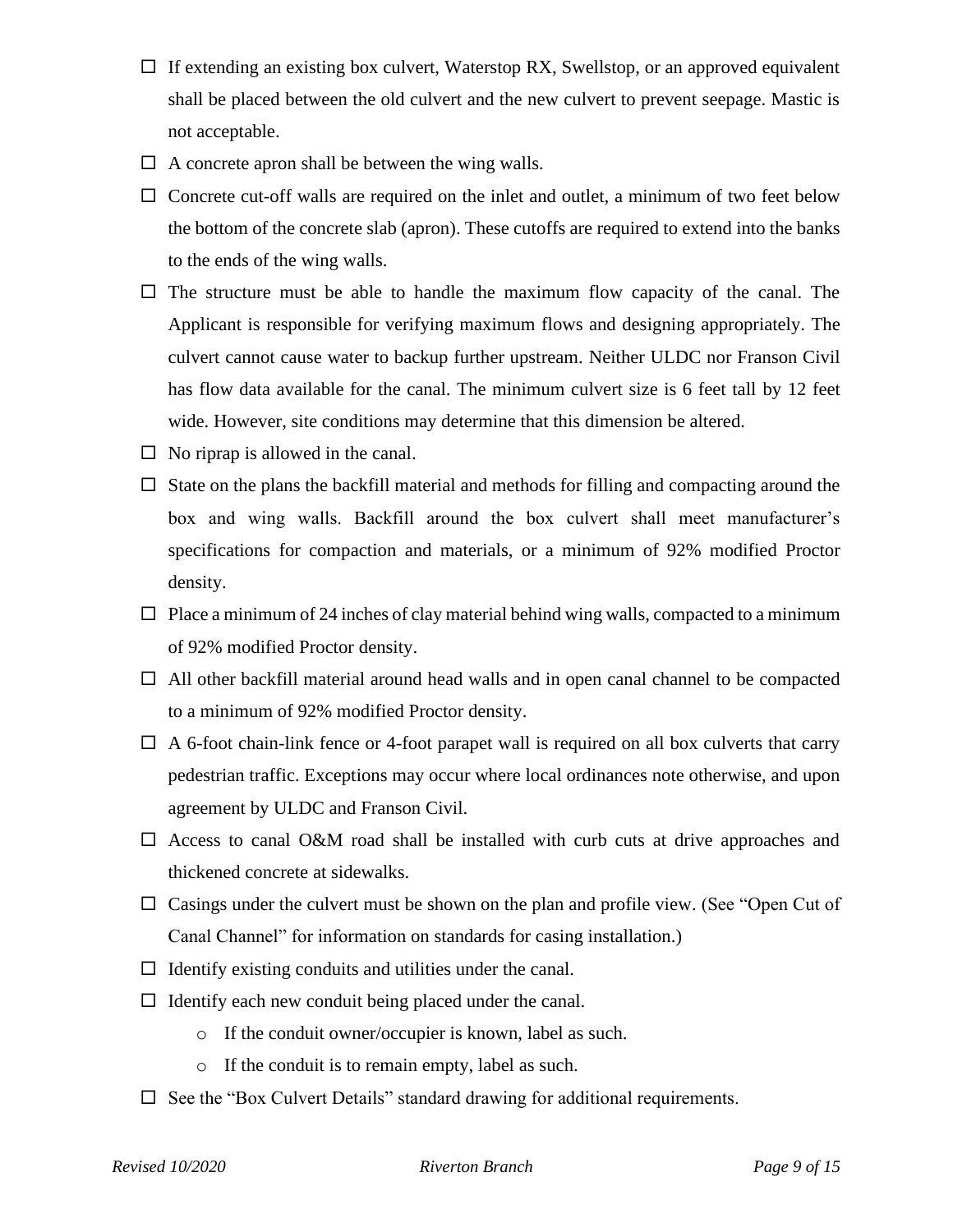#### Add the following notes to plans under heading "ULDC Canal Notes":

- $\Box$  All concrete used in the construction shall have a minimum compressive strength of 4,000 psi. The concrete mix shall include between 5% and 7% air entrainment.
- $\Box$  Canal floor and embankment material removed for excavation (between apron and undisturbed canal) shall be replaced with a 12-inch minimum thickness of  $10^{-6}$  cm/sec permeability clay material in 6-inch maximum lifts.
- $\Box$  Compaction around the box culverts to meet manufacturer requirements or a minimum of 92% modified Proctor density.
- $\Box$  All materials placed in the canal corridor shall be compacted to 92% modified Proctor density.
- $\Box$  Canal embankment shall be shaped to match the existing canal prism.
- $\Box$  Compaction test results must be submitted to Franson Civil. All failed material shall be removed and compacted to specifications. Testing must be performed by a licensed soils lab.
- $\Box$  Open-cut trenches for the cutoff walls shall be cut at a minimum of 2 horizontal to 1 vertical so that backfill can be properly compacted.
- $\Box$  Conduits shown on these drawings do not give permission for the conduit to be occupied by an entity other than the original Applicant. Each entity crossing the canal must apply for, and receive, an encroachment agreement from ULDC.
- $\Box$  Signs must be placed at each entrance to the canal O&M road that state:
	- o No Trespassing. Warning: Canal Maintenance Road, Authorized Personnel Only. No Swimming or Tubing.

# **TURNOUT/WEIR**

The turnout/weir structure being proposed shall at all times be subject to rights reserved by ULDC to reasonably use, operate, maintain, inspect, repair, replace, and improve the canal. The turnout/weir structure to be built by the Applicant pursuant to the encroachment agreement shall be the sole responsibility of the Applicant for purposes of ongoing maintenance and repair, but the canal shall continue to be used exclusively by ULDC for its ongoing delivery of water to its shareholders. Any future repairs, excavation, removal, or other work on the turnout/weir structure shall be subject to advanced review and approval by ULDC engineers.

 $\square$  Submit an "Application for Encroachment Agreement" and "Application for Turnout/Weir."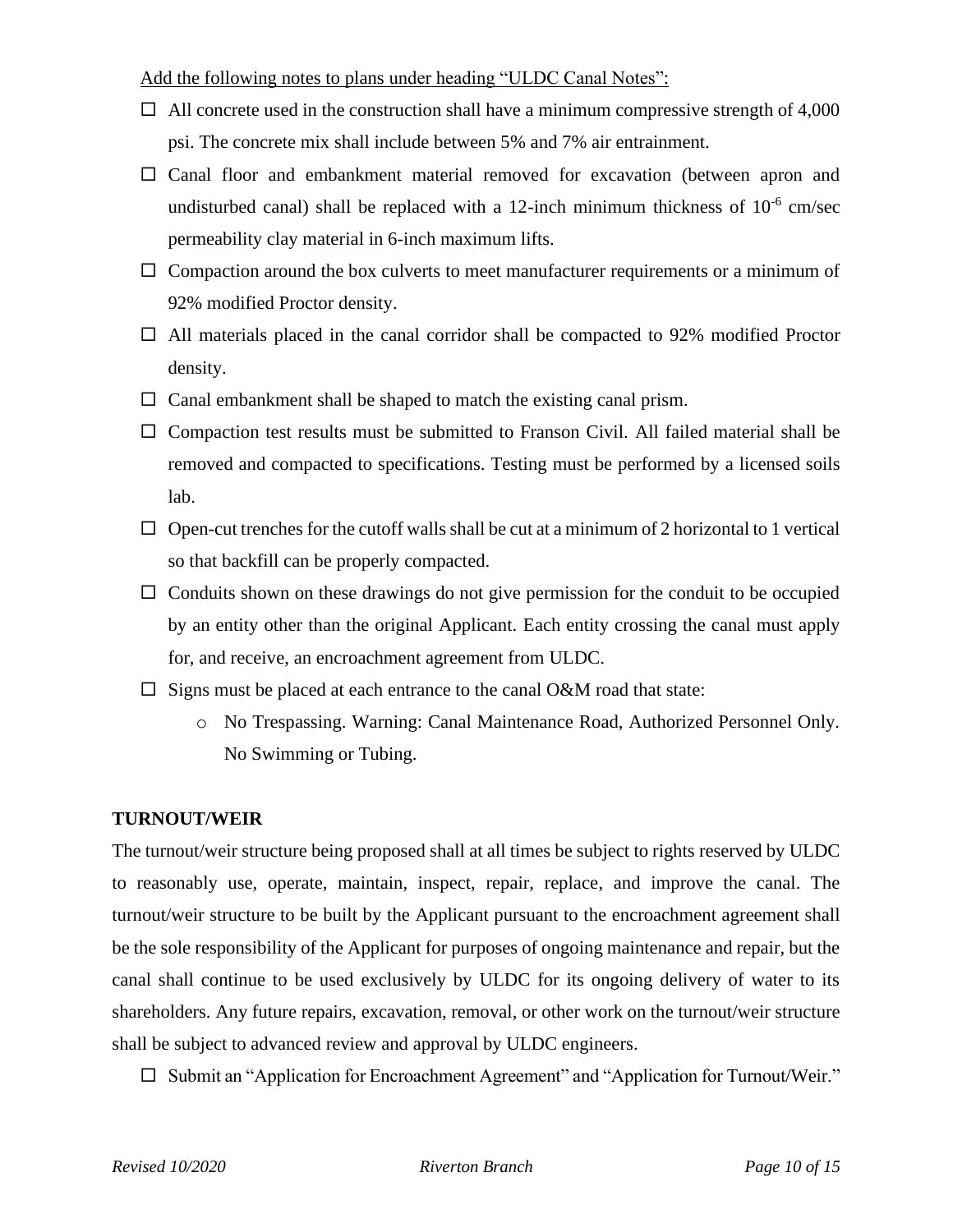- □ See "Weir Turnout Gate," "Check Structure and Turnout," and "3-foot Cipoletti Weir" standard drawings for additional requirements.
- $\Box$  A check structure is required to be designed and constructed at the same time as the turnout, even if a check structure may not be necessary at the time.
- $\Box$  If the turnout/weir is being built by another entity other than the shareholders that will use the turnout/weir, it is the responsibility of the Applicant to coordinate a meeting with the shareholders, canal water master, and Franson Civil to verify the required flows and any special conditions of the turnout/weir.
- $\Box$  Provide the cross-section showing the elevation and location of the turnout gate, weir, and any permanent structures in relation to the canal. Show the toe of the canal embankment and the elevation of the existing canal invert.
	- o Silt collects at the bottom of the canal. The placement of the turnout structure shall match the bottom of the canal, not the top of the current silt layer.
- $\Box$  If vacating an old weir, it is the responsibility of the Applicant to remove the existing structure(s) and return the canal to proper functioning condition.
- $\square$  Show compaction as appropriate for the design of weir boxes placed outside the canal corridor.
- $\Box$  If cast-in-place concrete is placed next to pre-cast concrete, Waterstop RX, Swellstop, or an approved equivalent shall be placed to prevent seepage between the surfaces.
- $\Box$  PVC water stop, or equivalent, is required in all joints of cast-in-place concrete.

#### **Turnout Gate & Headwall**

- $\Box$  Provide specifications for the turnout gate. A water-tight Waterman gate, or equivalent, is required.
- $\Box$  Canal banks shall be tied into the wingwalls in a manner that provides a smooth transition around the headwall.
- $\Box$  The headwall should be placed in a manner so that the structure does not extend into the canal or the O&M road.
- $\Box$  The inlet structure shall be placed on undisturbed soils.
- $\Box$  The bottom of the pipe opening should be a minimum of two inches off the bottom of the canal floor.
- $\Box$  Rebar details are required on the submitted drawings. The rebar design must be appropriate for the proposed site and conditions.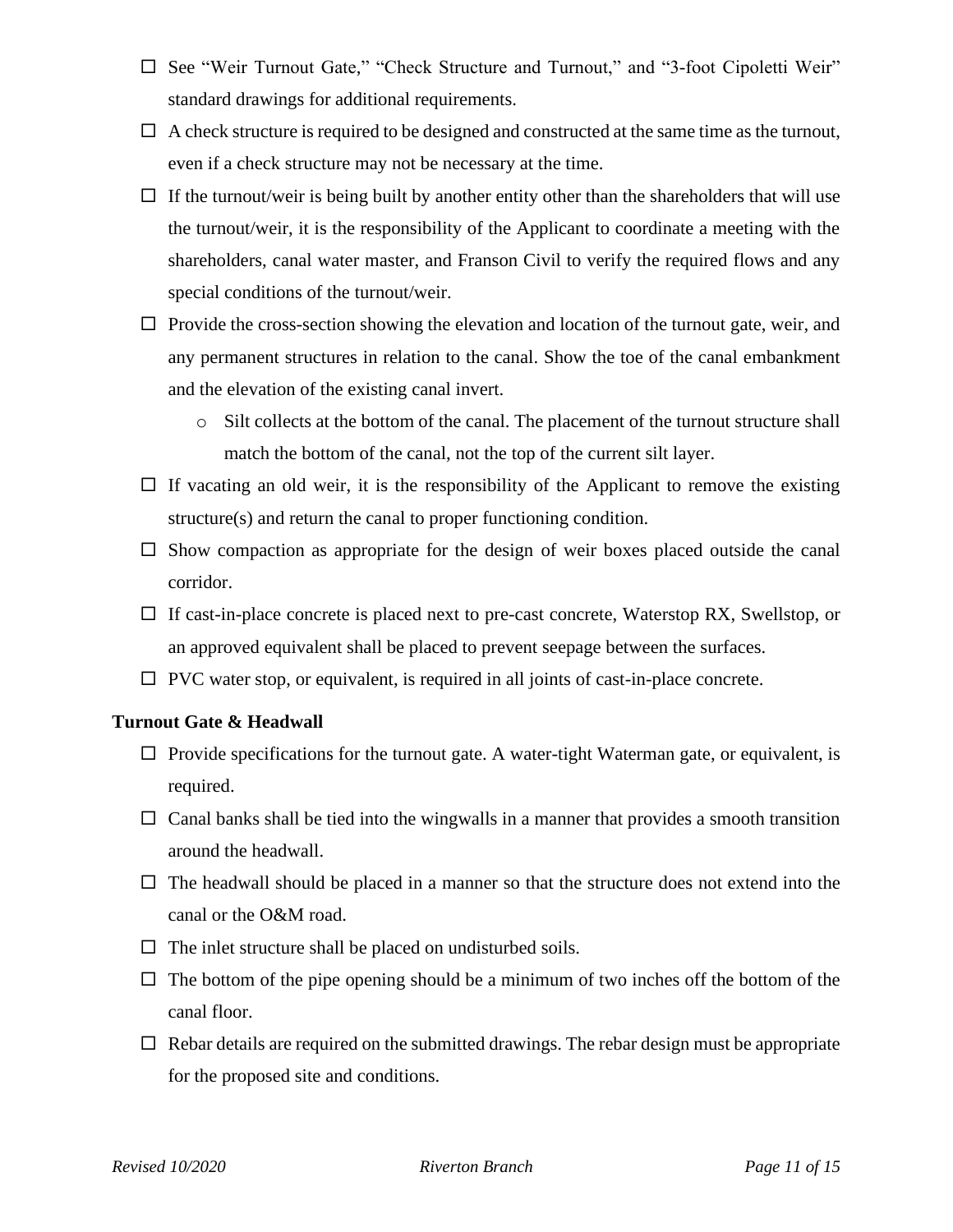#### **Pipe from Turnout to Weir**

- $\Box$  Open-cut trenches shall be cut at a minimum of 2 horizontal to 1 vertical so that the backfill can be properly compacted. (See "Open-Cut Trench Cross-Section" standard drawing for additional requirements.)
- $\Box$  Bedding material, as appropriate for the design, must be shown.
- $\Box$  Pipe shall be reinforced concrete pipe through the canal corridor. Specify the pipe size and class.

#### **Weir (Measurement Structure)**

- $\Box$  Provide specifications for the weir type.
	- o The 3-foot Cipoletti Weir is shown as an example on the standard drawings. This exact weir type and/or size may not be optimal for your design.
- $\Box$  Show the details of the grate.
- $\Box$  Weir or transition boxes are not allowed in the canal corridor. The weir shall be placed outside the canal corridor, but in a convenient location for the canal water master to have access to verify and monitor the amount of water being taken by the shareholder(s).
- $\Box$  Box not to be placed in driveways, roads, or other traffic areas.
- $\Box$  All pipes into boxes shall be grouted and watertight.

#### Add the following notes to plans under heading "ULDC Canal Notes"

- $\Box$  All concrete used in the construction shall have a minimum compressive strength of 4,000 psi. The concrete mix shall include between 5% and 7% air entrainment.
- $\Box$  Compaction of all replaced embankment material shall be impermeable material, meeting a modified Proctor density of 92%.
- $\Box$  Compaction test results must be submitted to Franson Civil. All failed material shall be removed and compacted to specifications. Testing must be performed by a licensed soils lab.
- $\Box$  A trench plug is required behind the head wall. Trench plug to be placed in location shown for width of trench, 12 inches above and below the pipe, and a thickness of 24 inches.
- $\Box$  Trench plugs shall be a 10% bentonite and 90% clay mixture. At least 40% of the backfill material must pass a No. 200 U.S. standard sieve prior to adding bentonite powder. The backfill material must then be amended by adding and thoroughly mixing commercial bentonite powder with the backfill material at a ratio of one-part bentonite to nine-parts backfill material. Impermeable flowable fill is an acceptable alternative.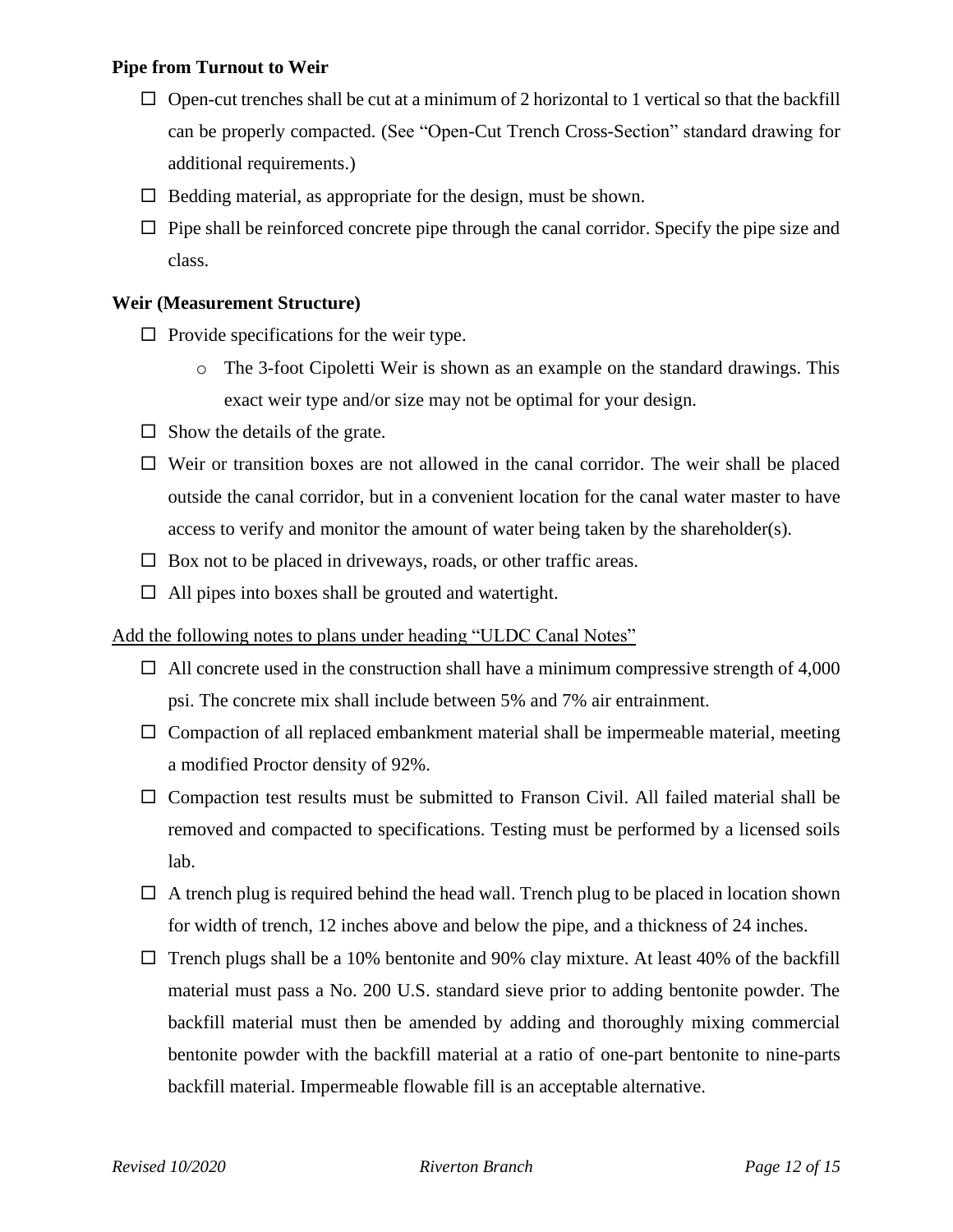#### **STORM WATER DISCHARGE THROUGH A DETENTION BASIN**

- $\Box$  Detention basins must be above the top of the discharge irrigation pipe to prevent back flow into the detention basin. Show the elevations of the detention basin, canal bank, and canal invert.
- $\Box$  All storm drainage must route through an orifice and oil/water separator before entering ULDC facilities.
- $\Box$  The orifice plate must be galvanized or aluminum, and sized correctly. The acceptable flow rate into ULDC facilities is generally 0.2 cfs per acre of land. Show the acreage of the land that will be discharged.
- $\Box$  A trash rack or grate is required on the outlet of the pond.
- $\Box$  An oil/water separator or snout is required.
- $\Box$  ULDC requires that the City enters into an agreement with ULDC for storm water discharge. This may include any Clean Water Act issues, as well as removing the pipe in the future if the Clean Water Act requirements cannot be met.
- $\Box$  In addition to an encroachment agreement between the City and ULDC, a permit is required from Salt Lake County Flood Control for discharging water into ULDC facilities. Contact Bonnie McCallister of Salt Lake County Flood Control at (385) 468-6636 or <bmccallister@slco.org> for further information.

Add the following notes to plans under heading "ULDC Canal Notes":

- $\square$  Canal floor and embankment material removed for excavation shall be replaced with 12-inch minimum thickness of  $10^{-6}$  cm/sec permeability clay material, compacted to 92% modified Proctor density in 6-inch maximum lifts.
- $\Box$  Canal embankment shall be shaped to match the existing canal prism.
- $\Box$  Applicant is required to perform compaction testing at the Applicant's cost. Test results must be submitted to Franson Civil. All failed material shall be removed and compacted to specifications. Testing must be performed by a licensed soils lab.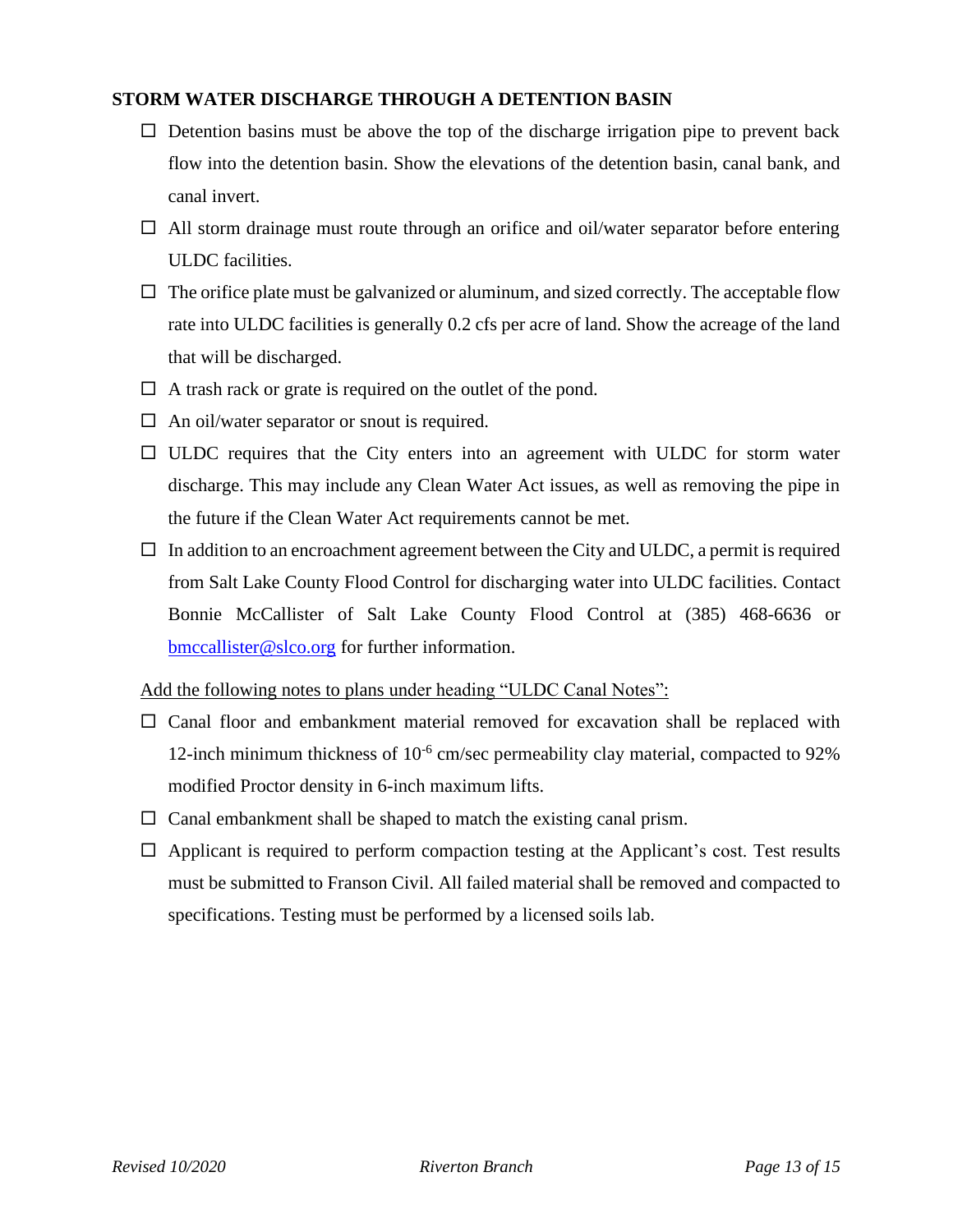#### **PIPE DISCHARGING DIRECTLY INTO CANAL**

- $\Box$  The pipe invert must be at least 6 inches above the high water mark in the canal.
- $\Box$  Only RCP pipe is acceptable in the ULDC corridor.
- $\Box$  Reinforced concrete (minimum 6-inch thickness) is required to line the floor and both banks of the canal. The concrete shall span a minimum 3 feet upstream and a minimum 7 feet downstream from the center of the outlet pipe.
- $\Box$  Bedding material, as appropriate for the design, must be shown.
- $\Box$  A cutoff wall is required, as shown on the standard drawing.
- $\square$  See the "Pipe Inlet Into Canal" standard drawing.
- $\Box$  In addition to an encroachment agreement between the Applicant and ULDC, a permit is required from Salt Lake County Flood Control for discharging water into ULDC facilities. Contact Bonnie McCallister of Salt Lake County Flood Control at (385) 468-6636 or [bmccallister@slco.org](mailto:bmccallister@slco.org) for further information.

#### Add the following notes to plans under heading "ULDC Canal Notes":

- $\Box$  Canal floor and embankment material removed for excavation (excluding under concrete liner) shall be replaced with 12-inch minimum thickness of  $10^{-6}$  cm/sec permeability clay material, compacted to 92% modified Proctor density in 6-inch maximum lifts.
- $\Box$  Canal embankment shall be shaped to match the existing canal prism.
- $\Box$  Applicant is required to perform compaction testing at the Applicant's cost. Test results must be submitted to Franson Civil. All failed material shall be removed and compacted to specifications. Testing must be performed by a licensed soils lab.

#### **OVERHEAD CROSSING**

- $\Box$  Provide a cross section showing the elevation of the overhead crossing and the elevation of the canal invert and banks.
- $\Box$  Show the location of power poles and any permanent structures in relation to the canal and toe of the canal embankment.
- $\Box$  Structures shall be located outside the ULDC corridor, which is generally 16.5 feet on the uphill side and 33 feet on the downhill side, measured from the center of the canal. In some instances, ULDC owns the land in fee and the width may vary.